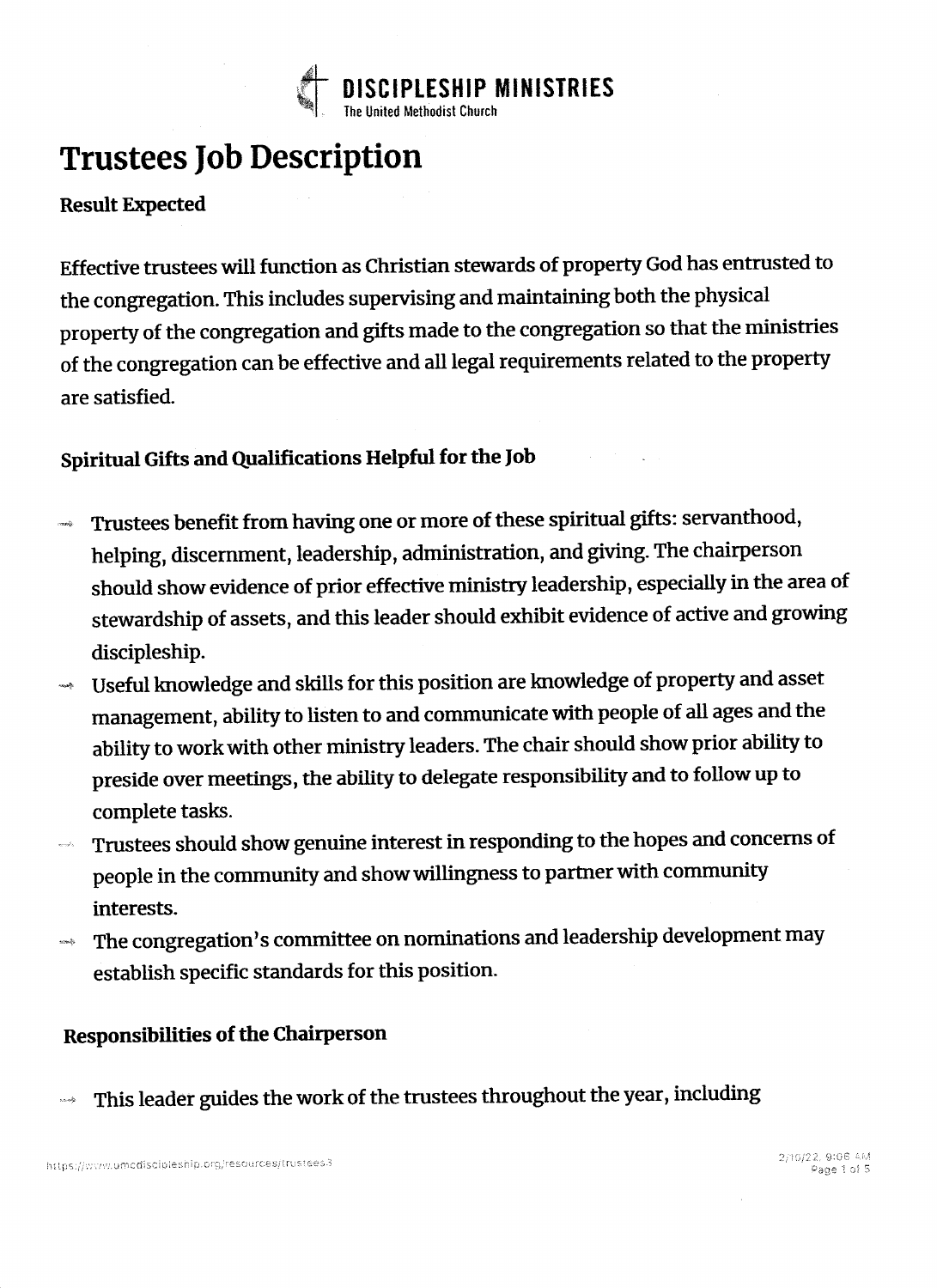preparing and communicating the agenda for meetings, leading the meetings , following up on plans by assigning responsibility for implementation and coordinating both routine and special maintenance of church property, including endowments, trust funds, and gifts made to the congregation.

- $\rightarrow$  The chairperson should maintain a healthy and growing spiritual life.
- $\rightarrow$  This person needs to become familiar with disciplinary and legal requirements related to church property and with United Methodist resources and organization.
- $\rightarrow$  This person should consult regularly with the pastor about property matters.

#### Responsibilities of the Committee

- $\rightarrow$  This team, subject to the direction of the charge conference, has oversight and care of all local church property, buildings, and equipment to further the mission of the church. 'This work is done in consultation with the pastor.
- $\rightarrow$  This team and individual trustees need to engage in spiritual practices that build attentiveness to God's will and direction. Church administration and attentiveness to daily affairs can distract the team from the mission of making disciples of Jesus Christ for the transformation of the world. Trustees need to hold one another accountable to the mission and vision of the church.
- $\rightarrow$  Trustees receive and administer all gifts made to the congregation and make certain that trust funds of the congregation are invested properly.
- $\rightarrow$  Trustees ensure that the Articles of Incorporation of the congregation are kept upto-date.
- $\rightarrow$  Trustees annually review property, liability, and crime insurance coverage on church-owned property, buildings, and equipment. They also review personnel insurance for protection against risk and consult with the pastor-parish relations team about other personnel insurance.
- $\rightarrow$  Trustees conduct an annual accessibility audit of buildings and grounds to discover and then work toward eliminating barriers that impede the full participation of all people.
- $\rightarrow$  The team submits annual budget requests to the committee on finance for property maintenance and improvement and new property purchases.
- $\rightarrow$  Trustees are accountable to the charge conference and the church council. The term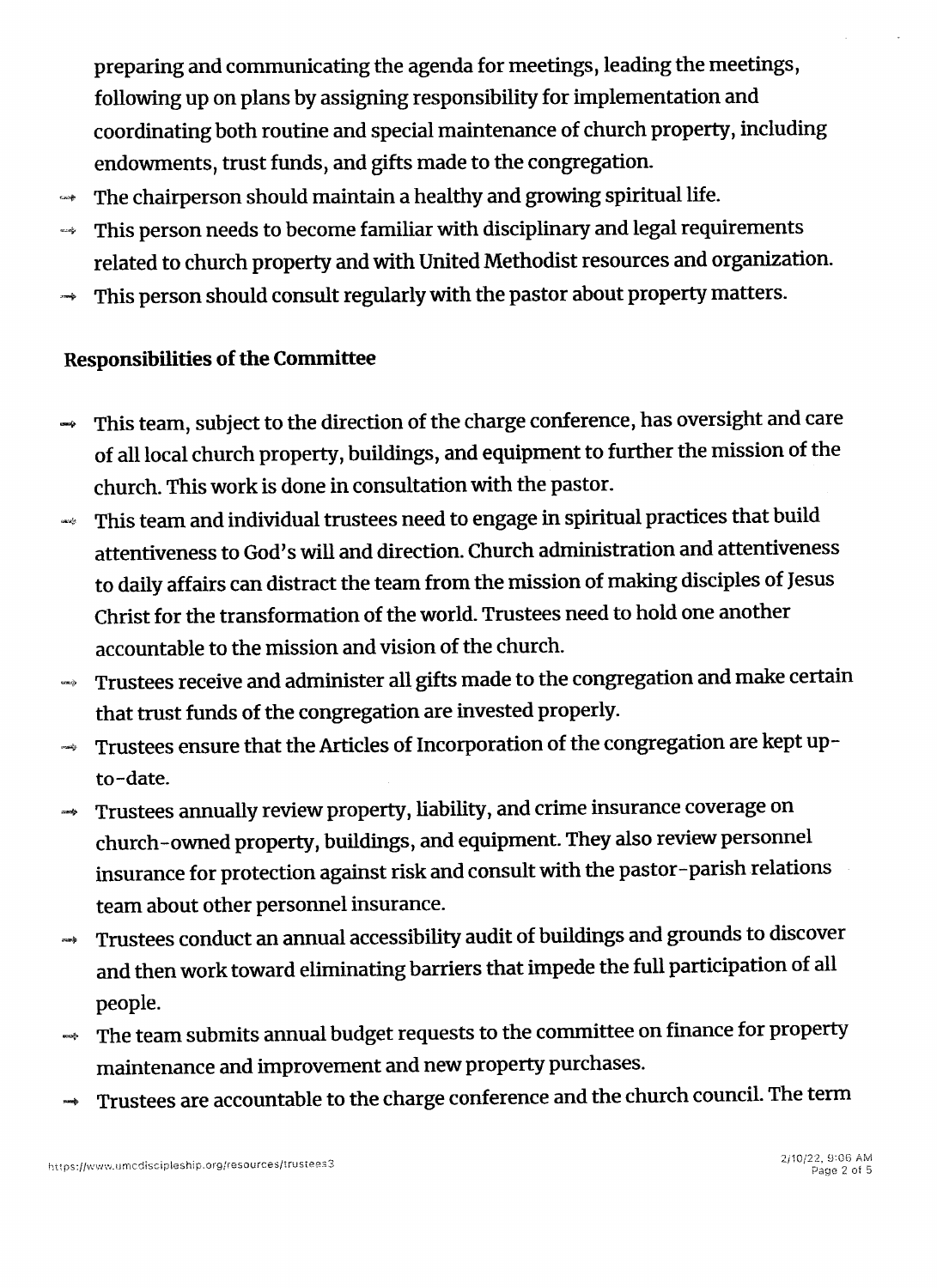"trustees" as used in The Book of Discipline of The United Methodist Church may be construed to be synonymous with "director of corporations" when required to comply with law.

#### **Getting Started**

- 1. Talk with the nominating committee, the pastor, and others to understand their hopes and dreams for the way that trustees can advance the congregation's vision for ministry. Talk with people in the congregation and community about current issues and concerns related to the use of the church property.
- 2. Set aside time for prayer. Express your concerns, joys, and observations to God, and listen for God's direction for your leadership and for your congregation.
- 3. Study Guidelines for Leading Your Congregation, 2017-2020: Trustees and participate in training experiences.
- 4. Convene the first meeting of the board of trustees within thirty days of the beginning of the calendar year to get acquainted, assess needs, and make plans for the year.

#### People and Agencies That Can Help

- Your pastor, people in your congregation and your community who are involved in issues related to investments and church property.
- InfoServ, the information service for the church, provides current information about United Methodist resources, programs, and staff services. Email: infoserv@umcom.org; Website: infoserv.umc.org.
- General Council on Finance and Administration has resources for legal information and risk management (insurance); www.gcfa.org.
- Discipleship Ministries, P.O. Box 340003, Nashville, TN 37203-0003; (877) 899-.<br>Aprova 2780; www.umcdiscipleship.org.

#### **Web and Print Resources**

The Book of Discipline of The United Methodist Church, 2016 (Nashville: The United Methodist Publishing House, 2016)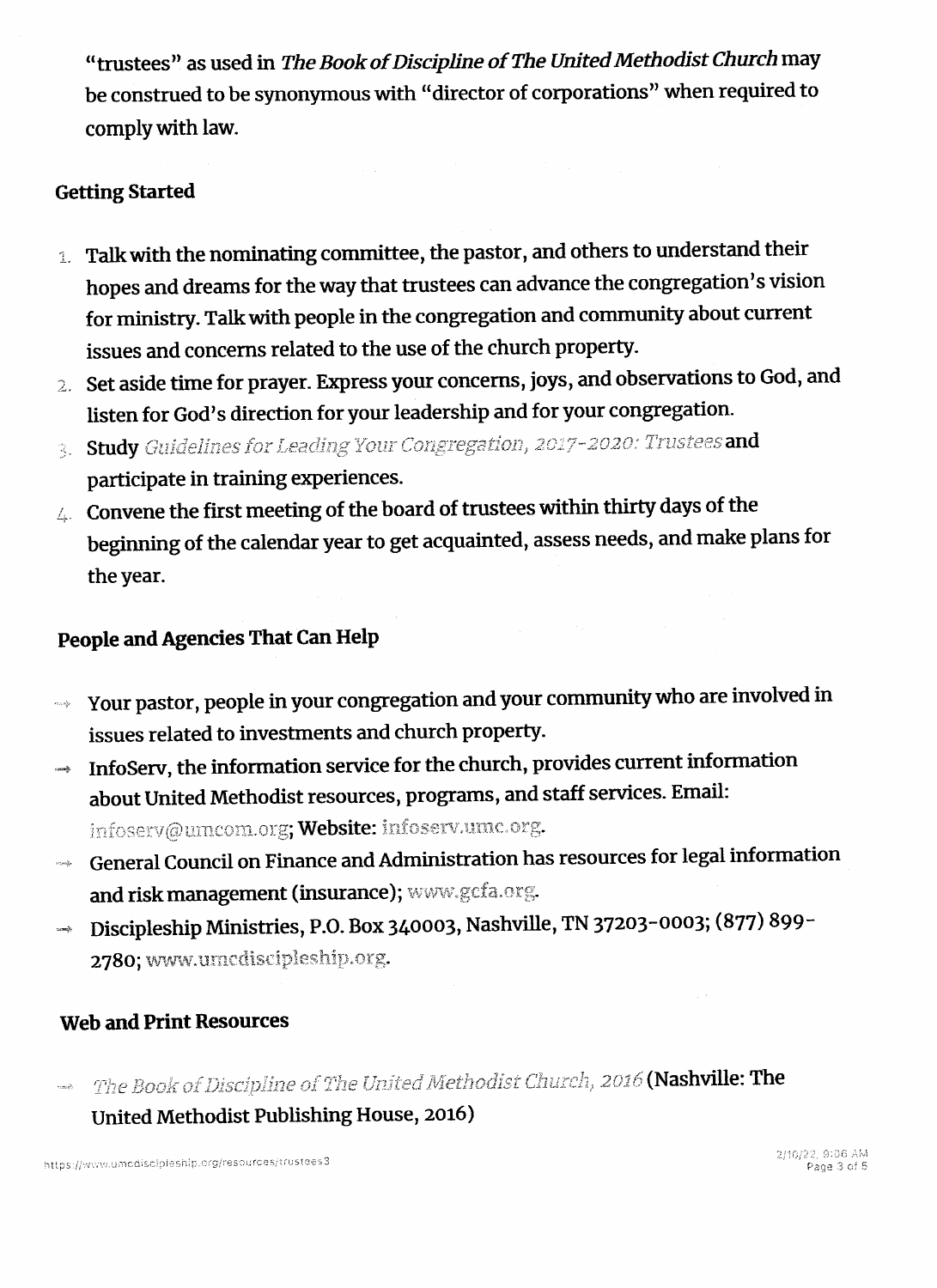- Celebrating the Offering by Melvin Amerson and James Amerson (Nashville: twardy Discipleship Resources, 2007)
- Creative Giving: Understanding Planned Giving and Endowments in Church by casiy Michael Reeves, Rob Fairly, and Sanford Coon (Discipleship Resources, 2015)
- Discipleship Ministries, www.umcdiscipleship.org/leadership-resources/church- $\cos\phi$ leaders; toll free 1-877-899-2780; email, info@umcdiscipleship.org
- Extraordinary Money! Understanding the Church Capital Campaign by Michael mak Reeves (Nashville: Discipleship Resources, 2007)
- Fruit for Celebrating the Offering by Melvin Amerson and James Amerson  $\langle \text{max} \rangle$ (Createspace, 2012; available from Cokesbury)
- General Council on Finance and Administration, www.gcfa.org  $\mu$  and
- Guidelines for Leading Your Congregation, 2017-2020: Trustees (Cokesbury, 2016) andy
- Interpreter, www.interpretermagazine.org
- Safe Sanctuaries®, www.umcdiscipleship.org/leadership-resources/safe-تؤاديت sanctuaries
- A Spirituality of Fundraising by Henri Nouwen (Nashville: Upper Room Books, 2011)
- What Every Leader Needs to Know, www.upperroom.org/bookstore (small booklets nody are useful for individual study or as an outline for a one-hour workshop: Spiritual Leadership by Michael Bealla; Leading Meetings by Betsey Heavner; Mission and Vision by Carol F. Krau, and Leading in Prayer by Betsey Heavner)

**Boards & Committees** 

**Job Descriptions and Employment** 

# **Contact Us for Help**

View staff by program area to ask for additional assistance.



Related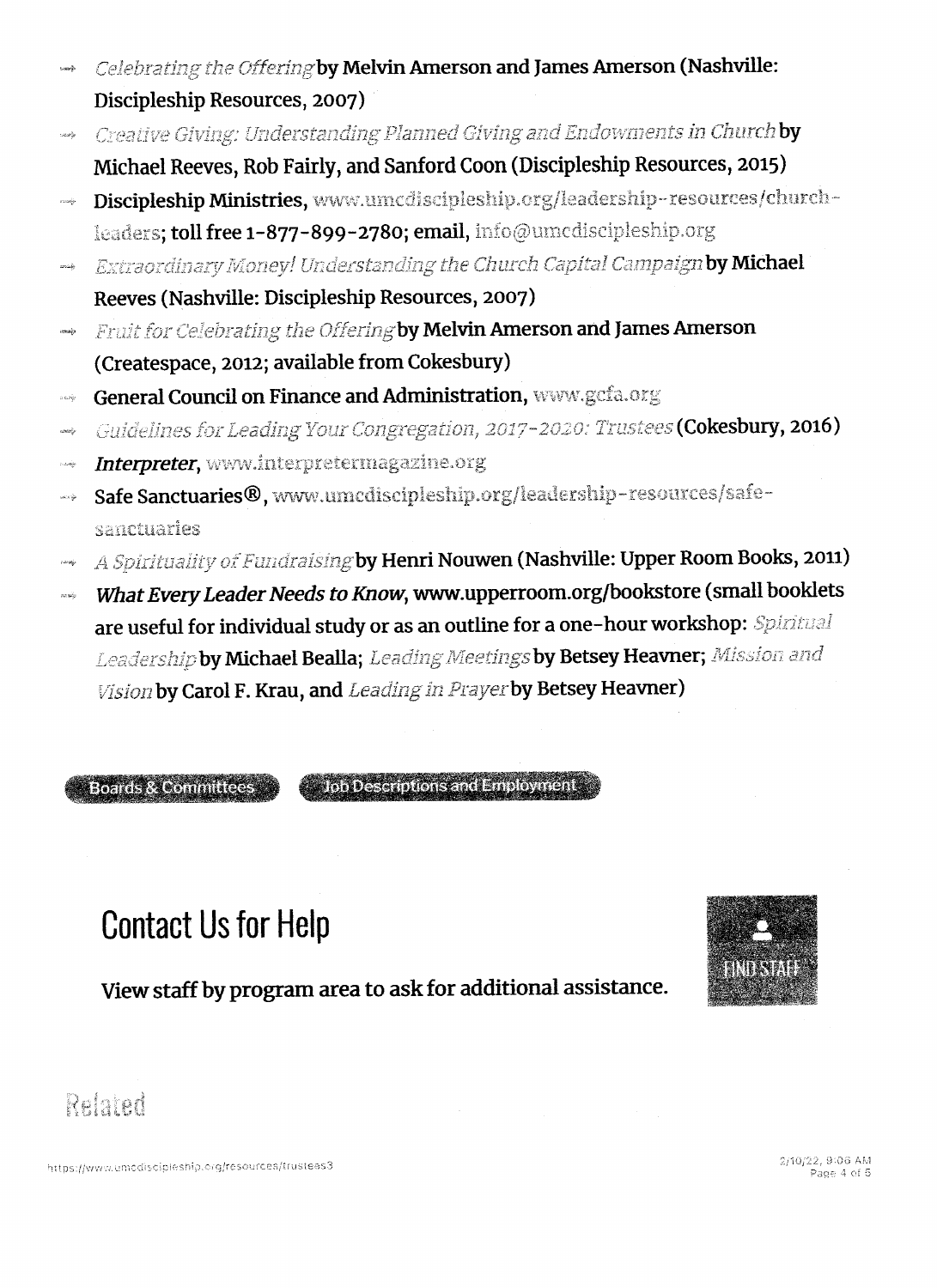CONFERENCE-OWNED PARSONAGE MAINTENANCE CHECKLIST

The following checklist is given as minimum recommendations only. This information is NOT intended to be all-inclusive and complete in every<br>detail. Items may need to be checked more often, depending on the number of occup other variables.

|                                                                                                                                |          |                | Annually | 2                   | By Trustee |                | à                 |
|--------------------------------------------------------------------------------------------------------------------------------|----------|----------------|----------|---------------------|------------|----------------|-------------------|
|                                                                                                                                | Spring   |                |          | Needed              |            | By<br>Resident | Resident          |
| Grounds/Garage                                                                                                                 |          |                |          |                     |            |                | nd<br>and         |
|                                                                                                                                |          |                |          |                     |            |                | Notlfy            |
|                                                                                                                                |          |                |          |                     |            |                | Trustee           |
| siding/roof. Arrange for                                                                                                       |          |                |          |                     |            |                |                   |
| against<br>Check for trees and shrubs rubbing                                                                                  | ×        |                |          |                     | 绶          |                |                   |
| dation for signs of<br>trimming of permanent plantings annually.                                                               |          |                |          |                     |            |                |                   |
| Check driveways, sidewalks, patios, and around the four                                                                        | ×        |                |          |                     | স্থ        |                |                   |
| settling and soil erosion                                                                                                      |          |                |          |                     |            |                |                   |
| any movement in<br>Check retaining walls and fences for damage. Note                                                           | ×        |                |          |                     | 奠          |                |                   |
| retaining walls                                                                                                                |          |                |          |                     |            |                |                   |
| Check all wood decks and balconies for signs of rot and finish damage-                                                         |          |                |          |                     |            |                |                   |
| Repaint, stain or repair as needed                                                                                             | $\times$ |                |          |                     | တ်မြ       |                |                   |
| peration. Adjust or<br>Check safety reverse on garage door opener for proper o                                                 |          |                |          |                     |            | ×              |                   |
| repair as needed                                                                                                               | ×        | $\times$       |          |                     |            |                |                   |
| Disconnect all outside hoses                                                                                                   |          | $\times$       |          |                     |            |                |                   |
| Clean window wells, any outside drains, downspout extensions and storm                                                         |          |                |          |                     |            |                |                   |
| drains of debris                                                                                                               | ×        | ×              |          |                     |            | ×              |                   |
| Lawn mowing, leaf removal, regular lawn maintenance, landscape weed                                                            |          |                |          |                     |            |                |                   |
| and                                                                                                                            |          |                |          | $\times$            |            | 罗              |                   |
| removal, lawn chemical applications (if desired by the resident)<br>snowlice removal (Resident does or hires insured service.) |          |                |          |                     |            |                |                   |
|                                                                                                                                | Spring   | $\overline{5}$ | Annually | $\ddot{\mathbf{z}}$ | By Trustee | By<br>Resident | By<br>Resident    |
|                                                                                                                                |          |                |          | Needed              |            |                |                   |
| Exterior                                                                                                                       |          |                |          |                     |            |                | and               |
|                                                                                                                                |          |                |          |                     |            |                | Notify            |
|                                                                                                                                |          |                |          |                     |            |                | Trustee           |
|                                                                                                                                | $\times$ |                |          |                     | 绶          |                |                   |
| Check all painted surfaces for signs of paint failure. Repaint as needed                                                       |          |                |          |                     |            |                |                   |
| Check siding and trim for signs of damage or decay. Repair or replace as                                                       |          |                |          |                     |            |                |                   |
| Repair as needed<br>needed                                                                                                     | ×l×      |                |          |                     | 였          |                |                   |
| Inspect all masonry for signs of loose mortar and cracks.                                                                      |          |                |          |                     |            | ×              |                   |
| Inspect and clear lint from outside dryer exhaust vent                                                                         |          |                |          | ×                   | G)         | ×              |                   |
| Pressure clean siding and/or hose down brick facade                                                                            |          |                |          |                     |            |                |                   |
|                                                                                                                                | Spring   | Fall           | Annually | $\ddot{\mathbf{z}}$ | By Trustee | ል              | à                 |
| Roof (it is not anticipated that anyone but a professional will get on the                                                     |          |                |          | Needed              |            | Resident       | Resident          |
| ground level, with<br>roof. Trustee/resident inspections will be made from                                                     |          |                |          |                     |            |                | <b>Pure</b>       |
| call a professional<br>binoculars, if available). If a problem is suspected,                                                   |          |                |          |                     |            |                | Notify<br>Trustee |
| rooter.                                                                                                                        |          |                |          |                     |            |                |                   |
|                                                                                                                                |          |                |          |                     |            |                |                   |
| Check gutters, hangers and downspouts for damage, overflow and leaks.                                                          |          |                |          |                     |            |                |                   |
| Repair or replace as needed                                                                                                    | $\times$ |                |          |                     | 笅          |                |                   |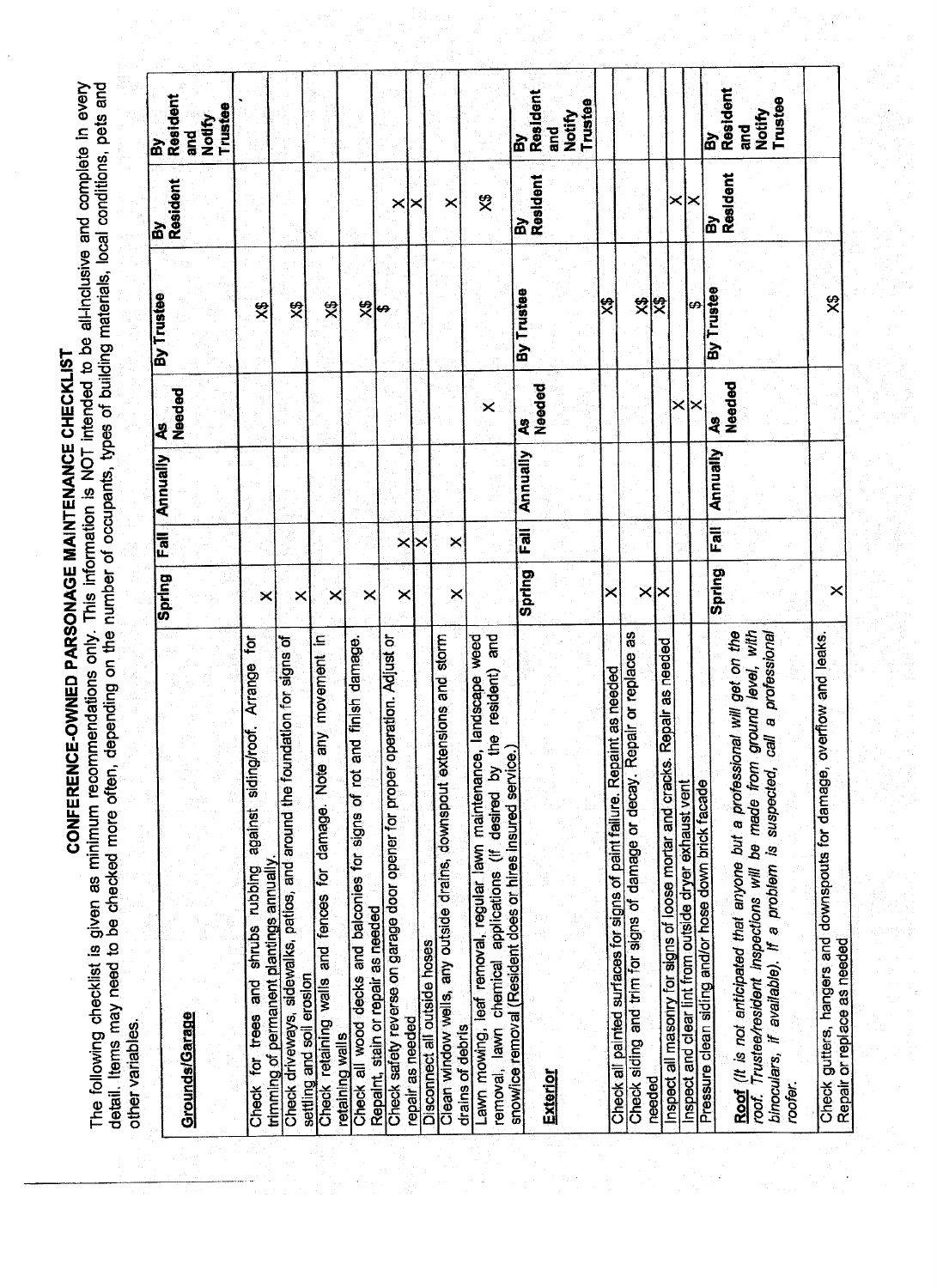|                                                                                                                                               |                |                    |          |              | Ι⇔            | ⋉              |                      |
|-----------------------------------------------------------------------------------------------------------------------------------------------|----------------|--------------------|----------|--------------|---------------|----------------|----------------------|
| Clean debris from gutter interiors (resident does or hires insured service)                                                                   | ×              | ×                  |          |              |               |                |                      |
| Roof (cont.)                                                                                                                                  | ×              |                    |          |              | 罖             |                |                      |
| evaluate<br>Check for damaged, loose or missing shingles and flashing and<br>Check roof and soffit vents for signs of blockage                |                |                    |          |              |               |                |                      |
| for future replacement. Repair as needed                                                                                                      | ×              |                    |          |              | ষ্ট্          |                |                      |
| etc. for rust<br>Inspect roof vents, chimneys, louvers, vent pipes, flashing,                                                                 | ×              |                    |          |              | 绶             |                |                      |
| damage, bird nests and other obstructions. Repair as needed.                                                                                  |                |                    |          |              |               |                |                      |
| flat roof is<br>Inspect any flat roofs for cracks, bilsters, peeling or leaks. (If the                                                        | ×              |                    |          |              | 笅             |                |                      |
| visible from the ground or an upstairs window.) Repair as needed.<br>Inspect underside of roof (in attic) for leaks, damage, or mold (wh      |                |                    |          |              |               |                |                      |
| ere easily<br>accessible) - or hire a contractor to inspect if damage is suspected                                                            | ×              |                    |          |              | 罗             |                |                      |
| Have tree limbs removed which could damage the roof and inspect the roof                                                                      |                |                    |          |              | 9<br>父        |                |                      |
| for limbs, sticks and debris                                                                                                                  | Spring<br>×    | Fall               | Annually | 2            | By Trustee    | ፚ፞             | <u>ត្រ</u>           |
| <b>Doors and Windows</b>                                                                                                                      |                |                    |          | Needed       |               | Resident       | Resident<br>and<br>5 |
|                                                                                                                                               |                |                    |          |              |               |                | Trustee<br>Notify    |
| Check doors and windows for finish failure. Repaint or refinish if needed                                                                     | $\pmb{\times}$ |                    |          |              | 笅             |                |                      |
| Check window glazing (if so equipped) for loose putty. Repair as needed                                                                       |                |                    |          |              | 馋             |                |                      |
|                                                                                                                                               |                |                    |          | ×            |               | 罖              |                      |
| Clean windows and screens                                                                                                                     |                |                    |          | ×            |               | 焁              |                      |
| Repair windows broken and screens torn by unknown source<br>Repair windows broken and screens torn by resident or pet                         |                |                    |          | ×            | 罖             |                |                      |
| Check and lubricate window hardware, if so equipped                                                                                           |                |                    |          |              | $\frac{3}{2}$ | ×              |                      |
| Check weather stripping for damage and tight fit                                                                                              | ×              | ∣×                 |          |              | 있었            | ×              |                      |
| Caulk or<br>Check caulking and seals at windows, doors and outside pipes                                                                      |                |                    |          |              |               |                |                      |
| seal as necessary                                                                                                                             |                |                    | ×        |              |               | X              |                      |
|                                                                                                                                               | Spring         | $\overline{F}$ all | Annually | Needed<br>ধ্ | By Trustee    | By<br>Resident | Resident<br><b>R</b> |
| Interior                                                                                                                                      |                |                    |          |              |               |                | and<br>G             |
|                                                                                                                                               |                |                    |          |              |               |                | <b>Notlify</b>       |
|                                                                                                                                               |                |                    |          |              |               |                | Trustee              |
| should be<br>Check walls and ceilings for cracks. The amount of movement                                                                      |                |                    |          |              |               |                |                      |
| noted for future reference. If stable, repair at next paint job.                                                                              | ×              |                    |          |              | 财<br>မာ       |                |                      |
| Check for condensation on window frames and in-between window panes                                                                           |                |                    |          |              |               |                | ×                    |
| on double and triple pane windows.                                                                                                            |                |                    | ×l≻      |              |               |                |                      |
| Check any stairs and steps for adequate lighting and slip hazards; make<br>Check integrity of cabinets and cabinet doors, and kitchen drawers |                |                    |          |              |               |                |                      |
| sure railings are secure                                                                                                                      | ×              |                    |          |              | 罖             |                |                      |
| near<br>laced<br>Check for working smoke and CO detectors, which must be pl                                                                   |                |                    |          |              |               |                |                      |
| bedrooms (within 15 feet of any bedroom)                                                                                                      | ×              |                    | ×        |              | $\times$ lea  |                | х                    |
| Conduct an annual Radon test (test kit supplied by IGRC)                                                                                      |                |                    |          |              |               |                |                      |
| σ<br>Keep the annual water quality report from the water company in<br>permanent file in the parsonage (these are sent to all customers)      | ×              |                    |          |              |               | ×              |                      |
| $\equiv$<br>Painting,<br>Check walls for adequate paint, damage, chips, peeling, etc. (                                                       |                |                    |          |              |               |                |                      |

 $\frac{1}{2} \frac{1}{2} \frac{1}{2}$  .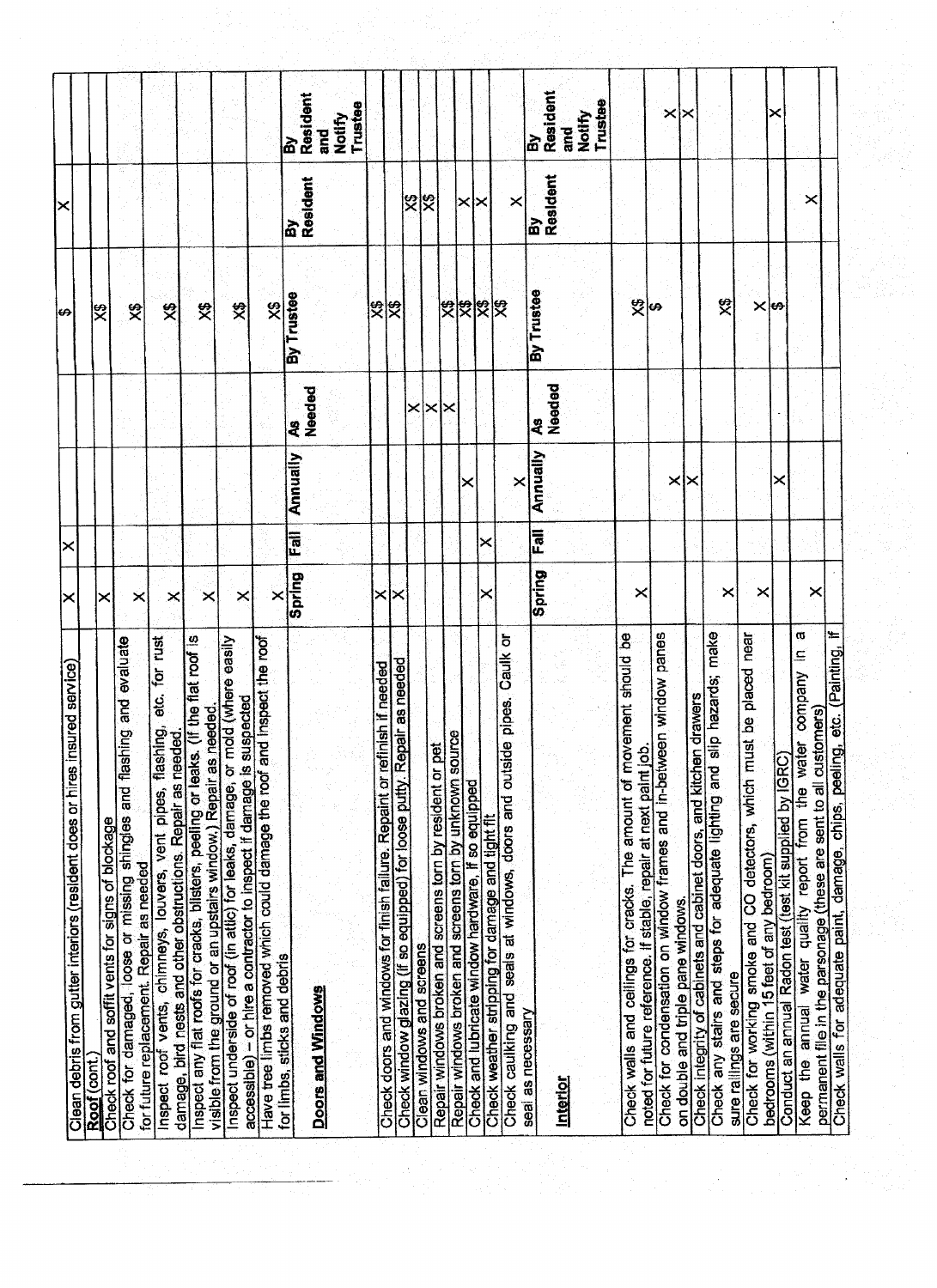| needed, usually occurs at the change of resident)                                                                                                               |          | Fall                  |          | දී          | By Trustee                 |                   | <u>ሬ</u>                                  |
|-----------------------------------------------------------------------------------------------------------------------------------------------------------------|----------|-----------------------|----------|-------------|----------------------------|-------------------|-------------------------------------------|
|                                                                                                                                                                 | Spring   |                       | Annually |             |                            | ፌ                 | Resident                                  |
| Interior (cont.)                                                                                                                                                |          |                       |          | Needed      |                            | Resident          | nd<br>and                                 |
|                                                                                                                                                                 |          |                       |          |             |                            |                   | Trustee<br>Notify                         |
|                                                                                                                                                                 |          |                       |          |             |                            | 罗                 |                                           |
| Check for wear and tear on floors. Carpet deaning.                                                                                                              | $\times$ |                       |          |             | $\boldsymbol{\mathcal{Z}}$ | At other<br>times |                                           |
|                                                                                                                                                                 |          |                       |          |             | Before Move-In             |                   |                                           |
| Check joints in ceramic tile for cracks & missing mortar                                                                                                        |          |                       |          |             | မာ                         |                   |                                           |
| If termites have been previously detected, schedule an annual inspection to<br>be paid by the IGRC.                                                             |          |                       | ×        |             |                            |                   | ×                                         |
|                                                                                                                                                                 |          |                       |          | ×           |                            | 绶                 |                                           |
| Routine pest control.                                                                                                                                           | Spring   | Fall                  | Annually | 2           | By Trustee                 | Resident<br>ត     | Resident<br>la                            |
| <b>Plumbing</b>                                                                                                                                                 |          |                       |          | Needed      |                            |                   | Notify<br>Trustee<br>and<br>a             |
| drain<br>eng<br>G<br>Periodically, check all faucets, valves, hose bibs, supply lines                                                                           |          |                       |          | ×           |                            |                   |                                           |
| pipes for proper operation and leaks. Repair as necessary.                                                                                                      |          |                       |          | ∝           |                            |                   | ×∣×                                       |
| Check tollets for proper operation and leaks. Repair as necessary                                                                                               |          |                       |          |             | မေဆြ                       |                   |                                           |
| Check water heater for leaks, corrosion, proper venting and safety valve<br>(make sure that a safety valve is installed and it is not leaking).                 |          |                       | ×        |             |                            |                   |                                           |
| Check shower and bath enclosures for leaks, proper operation and caulking                                                                                       |          | $\boldsymbol{\times}$ |          |             | 绶                          | ×                 |                                           |
| Inspect sump pump and back-up sump pump for proper operation                                                                                                    | x∣x∣x    | ×∣×                   |          |             | မာ                         |                   | ×                                         |
| If so equipped, check battery for back-up sump pump                                                                                                             |          |                       |          |             | Đ,                         |                   | ×                                         |
| 8<br>dd sait<br>Check water softener (if so equipped) for proper operation and a<br>needed (salt is at resident expense)                                        |          |                       |          | ×           | Inspection/Repair<br>笅     | $\frac{1}{3}$     |                                           |
|                                                                                                                                                                 |          |                       |          |             |                            |                   | 孟                                         |
| <b>Heating and Air Conditioning</b>                                                                                                                             | Spring   | Fail                  | Annually | Needed<br>ર | By Trustee                 | By<br>Resident    | Resident<br>Notify<br>Trustee<br>nd<br>Si |
| and licensed contractor. (Appointment made by resident, invoice sent to<br>Have the air conditioning and furnace inspected annually by a professional<br>IGRC). |          |                       | $\times$ |             | ↔                          | ×                 |                                           |
| Clean or Replace Air Filters each quarter or according to manufacturer's                                                                                        |          |                       |          | ×           |                            | ×                 |                                           |
| recommendations.                                                                                                                                                | ×        |                       |          |             |                            | l×l×              |                                           |
| Clear plant growth, debris and other obstructions from outside A/C unit<br>Spray outside A/C unit colls with a garden hose to clean them                        | ×        |                       |          |             |                            |                   |                                           |
| Clean dirt, dust and remove any obstructions and combustible material from                                                                                      | ×        | ×                     |          |             |                            | ×                 |                                           |
| chimneys<br><b>DuB</b><br>fireplaces<br>wood-burning<br>and<br>Fa<br>stoves<br>professionally cleaned<br>the furnace area<br>wood<br>Have                       |          |                       | ⋉        |             | Before move-In<br>燹        | At other<br>times |                                           |